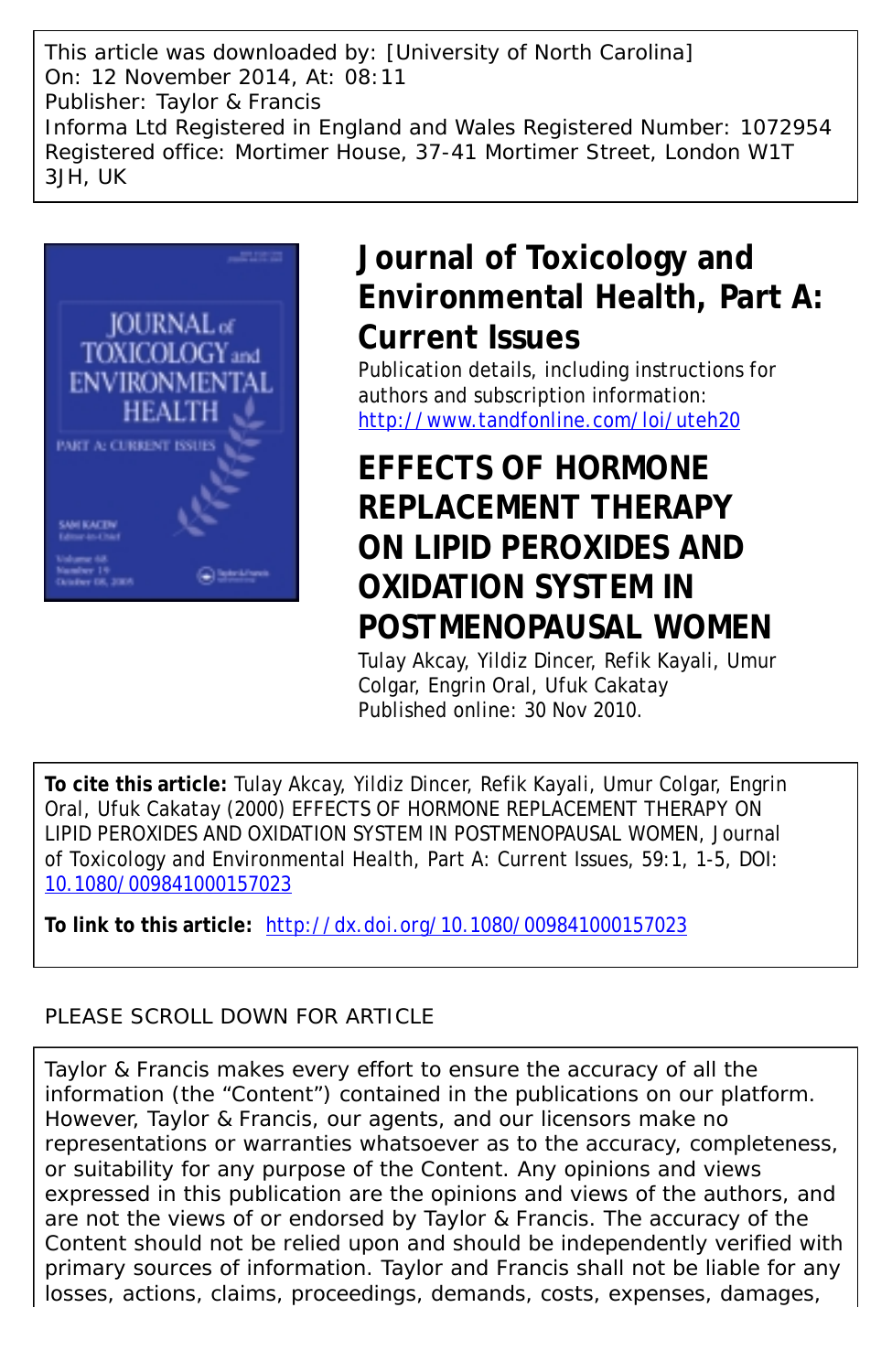and other liabilities whatsoever or howsoever caused arising directly or indirectly in connection with, in relation to or arising out of the use of the Content.

This article may be used for research, teaching, and private study purposes. Any substantial or systematic reproduction, redistribution, reselling, loan, sub-licensing, systematic supply, or distribution in any form to anyone is expressly forbidden. Terms & Conditions of access and use can be found at <http://www.tandfonline.com/page/terms-and-conditions>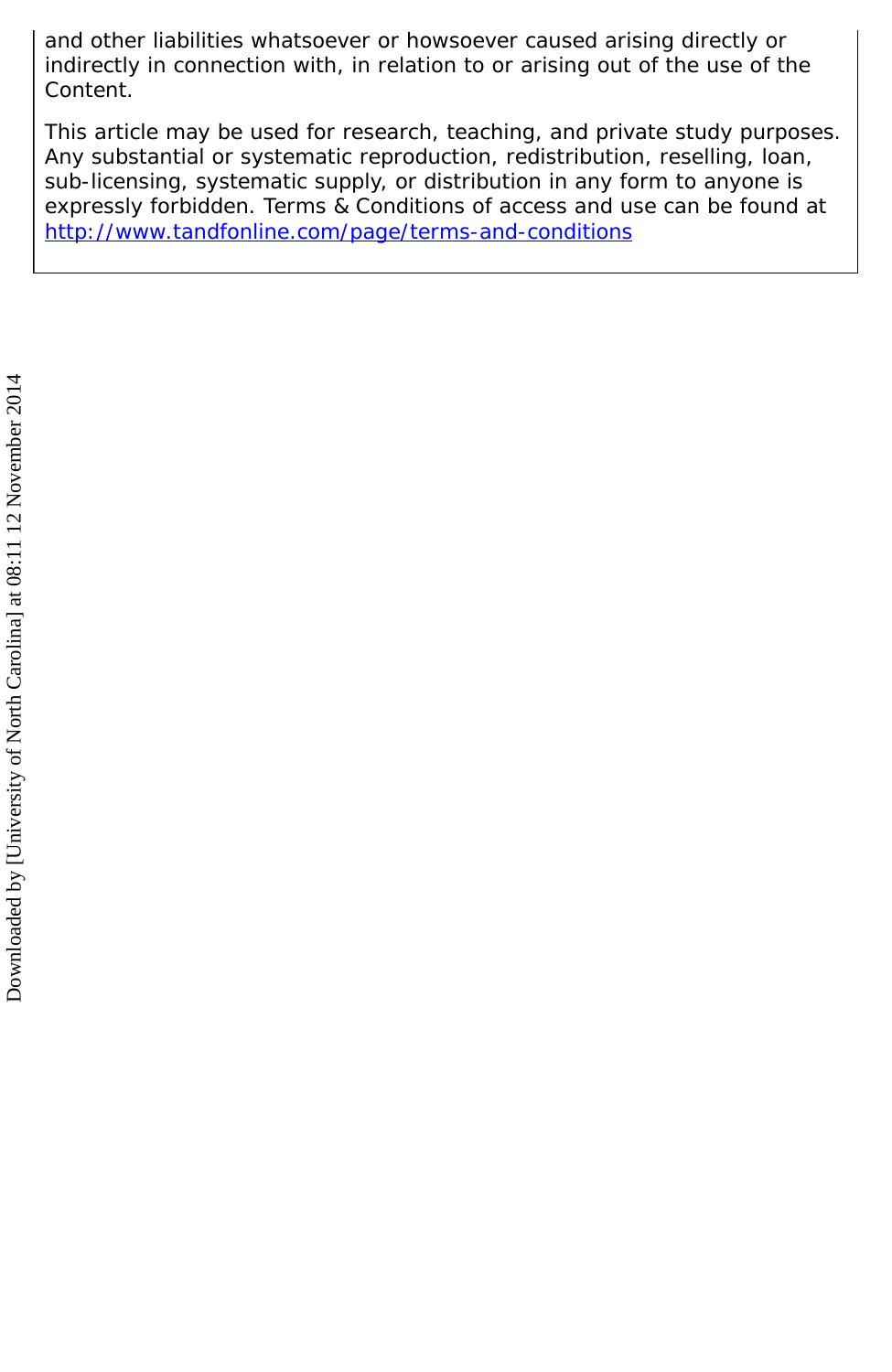

## **EFFECTS OF HORMONE REPLACEMENT THERAPY ON LIPID PEROXIDES AND OXIDATION SYSTEM IN POSTMENOPAUSAL WOMEN**

### **Tülay Akçay, Yildiz Dinçer, Refik Kayali**

Biochemistry Department, Cerrahpaşa Medical Faculty, University of Istanbul, Istanbul, Turkey

## **Umur Çolgar, Engin Oral**

Gynecology and Obstetrics Department, Cerrahpaşa Medical Faculty, University of Istanbul, Istanbul, Turkey

## **Ufuk Çakatay**

Central Laboratory, Istanbul Medical Faculty, University of Istanbul, Istanbul, Turkey

*A short-term evaluation of 6 months of estrogen therapy on oxidant status in 38 post menopausal women was conducted. The levels of serum lipid peroxidation products, glutathione (GSH) status, and glutathione-related enzymes were evaluated before and after 6 months of hormone replacement therapy. After 6 months of estrogen treatment there was a significantly increased concentration of thiobarbituric acid-reactive substances ( TBARS) , which are an end product of lipid peroxidation. This was accompanied by a significant increase in the activity of glutathione peroxidase (GSH-Px) . However, the activities of glutathione red uctase ( GSSG-R) and sup eroxide dismutase ( SOD) were significantly decreased and total protein thiols were reduced. Data suggest that hormone replacement therapy in postmenopausal women is associated with oxidant mechanisms.*

It is known that oxidant stress plays an important role in cancer and atherosclerosis, which are among the leading causes of death (Sun, 1990; Dreher & Junod, 1996; Halliwell et al., 1992; Plachta et al., 1992).

High concentrations of low-density lipoprotein (LDL) and low levels of high-density lipoprotein (HDL) are associated with an increased inci dence of osteoporosis (Goldstein et al., 1973). Estrogens can decrease the concentrations of LDL and increase HDL levels (Burkman, 1988), indicating a potential beneficial use in atherosclerosis. However, the underlying mechanisms of estrogen action are not established. Maziere et al. (1991) showed that the levels of estrogens at much higher than physiological concentrations prevented in vitro LDL oxidation. However, this finding was not supported by the in vivo observations of McManus et al. (1997), where oxidation of LDL was not markedly inhibited by estrogens in post-**ISTAND SEARCH CAROT CONTROLL CONTROLL CONTROLL CONTROLL CONTROLL CONTROLL CONTROLL CONTROLL CONTROLL CONTROLL CONTROLL CONTROLL CONTROLL CONTROLL CONTROLL CONTROLL CONTROLL CONTROLL CONTROLL CONTROLL CONTROLL CONTROLL CO** 

Address correspondence to Professor Dr. Tülay Akçay, Kayişdaği Caddesi No. 156/4, Kadiköy,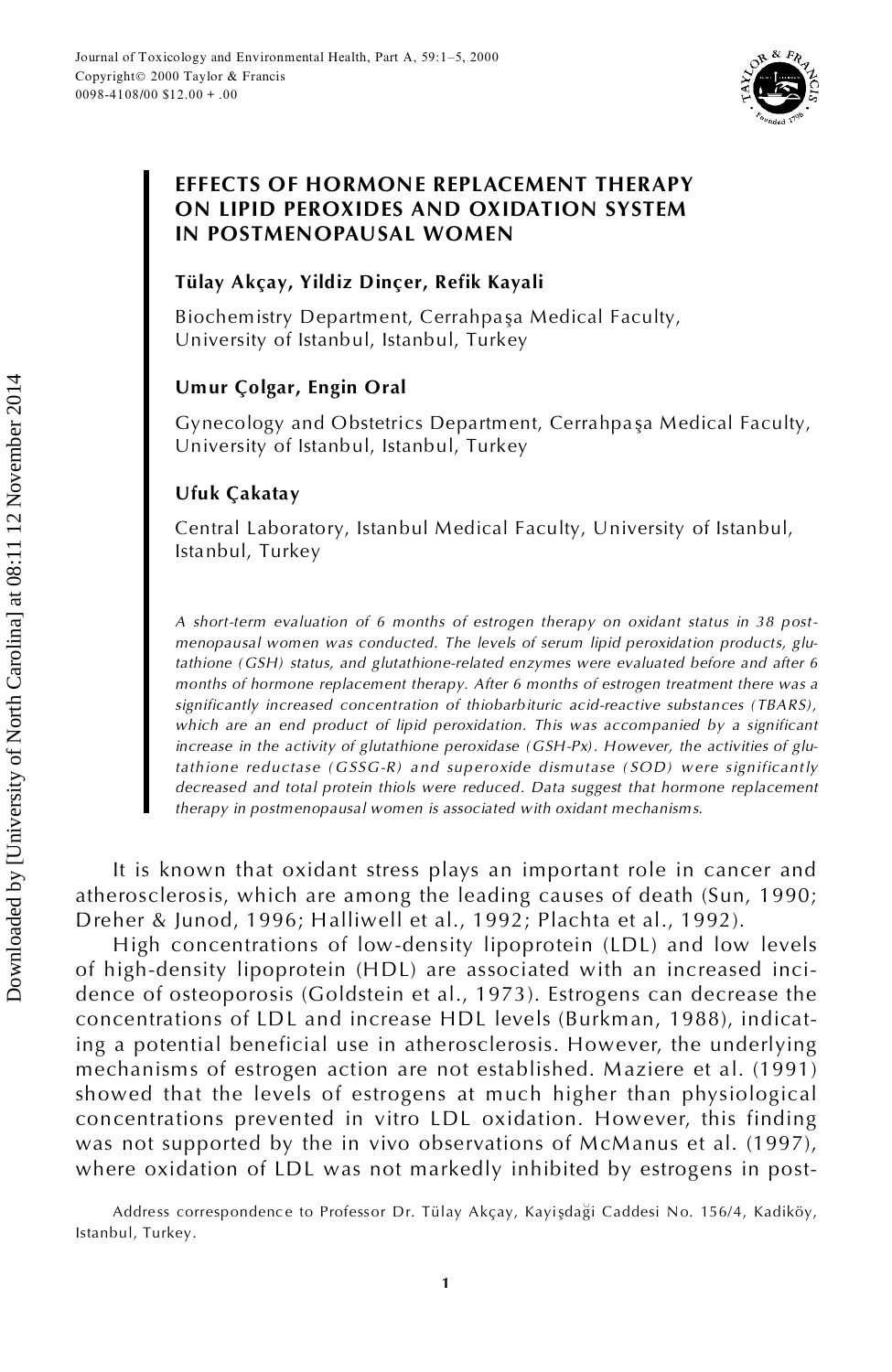menopausal women. The incidence of atherosclerosis is lower in females than in males, and this phenomenon is associated with reduced lipid per oxide levels (Knight et al., 1987; Yagi & Komura, 1986). Thus, it was of interest to determine whether estrogen hormone replacement affected lipid peroxidation in a postmenopausal female population.

#### **MATERIAL AND METHODS**

Eight-milliliter heparin blood samples were taken from nondiabetic and nonsmoker postmenopausal females aged 45–55 yr. These women were healthy and not taking any medications. Gynecology and obstetric examinations were conducted at the main-science branch of Cerrahpaşa Medical School. The number of women prior to hormone replacement was 37; the number receiving hormone for 3 and 6 months was 22 and 20, respectively. Plasma was obtained by centrifugation of blood at 700  $\times$  g. As the hormone replacement therapy (HRT), the postmenopausal females were given "konjuge estrogens Equine" (Prem arin) at a dose of 0.625 mg/d for 25 d and medroxyprogesterone acetate (MPA) (Provera) at a dose of 5 mg/d for 10 d.

Plasma TBARS level was estimated according to thiobarbituric acid method of Stocks and Dormandy (1971). Erythrocyte GSH levels were determined according to the method of Beutler et al. (1963). Erythrocyte GSH-Px activity was estimated according to Paglia and Valentine (1967). One unit of enzyme activity was defined as 1 µmol NADPH oxidized per minute. Activity was expressed as units per gram hemoglobin  $(U/gHb)$ . Erythrocyte GSSG-R activity was estimated according to the method of Goldberg and Spooner (1983). The unit of enzyme activity was defined as 1 µmol NADPH oxidized per minute. Activity was expressed as units per gram hemoglobin (U/gHb). Erythrocyte superoxide dismutase (SOD) was estimated with a diagnostic kit from Randax Laboratories Ltd. (catalog number SD125). One unit of SOD is defined as the amount of protein that inhibits the rate of formazan dye formation by 50%. Total plasma thiol concentration was determined by using 5,5'-dithio-bis-2-nitroben zoic acid (DTNB) as described by Hu (1994). Absorbances were measured at 412 nm against blank samples without DTNB.

#### **Statistics**

Data are given as mean  $\pm$  SEM. Data were analyzed using a one way analysis of variance (ANOVA). The significance of differences was tested using Dunnett's test. The criterion for significance was *p* < .05.

#### **RESULTS**

TBARS, GSH, GSH-Px, GSSG-Px, and SOD levels in postmenopausal females before hormone replacement therapy (HRT) and at 3 and 6 months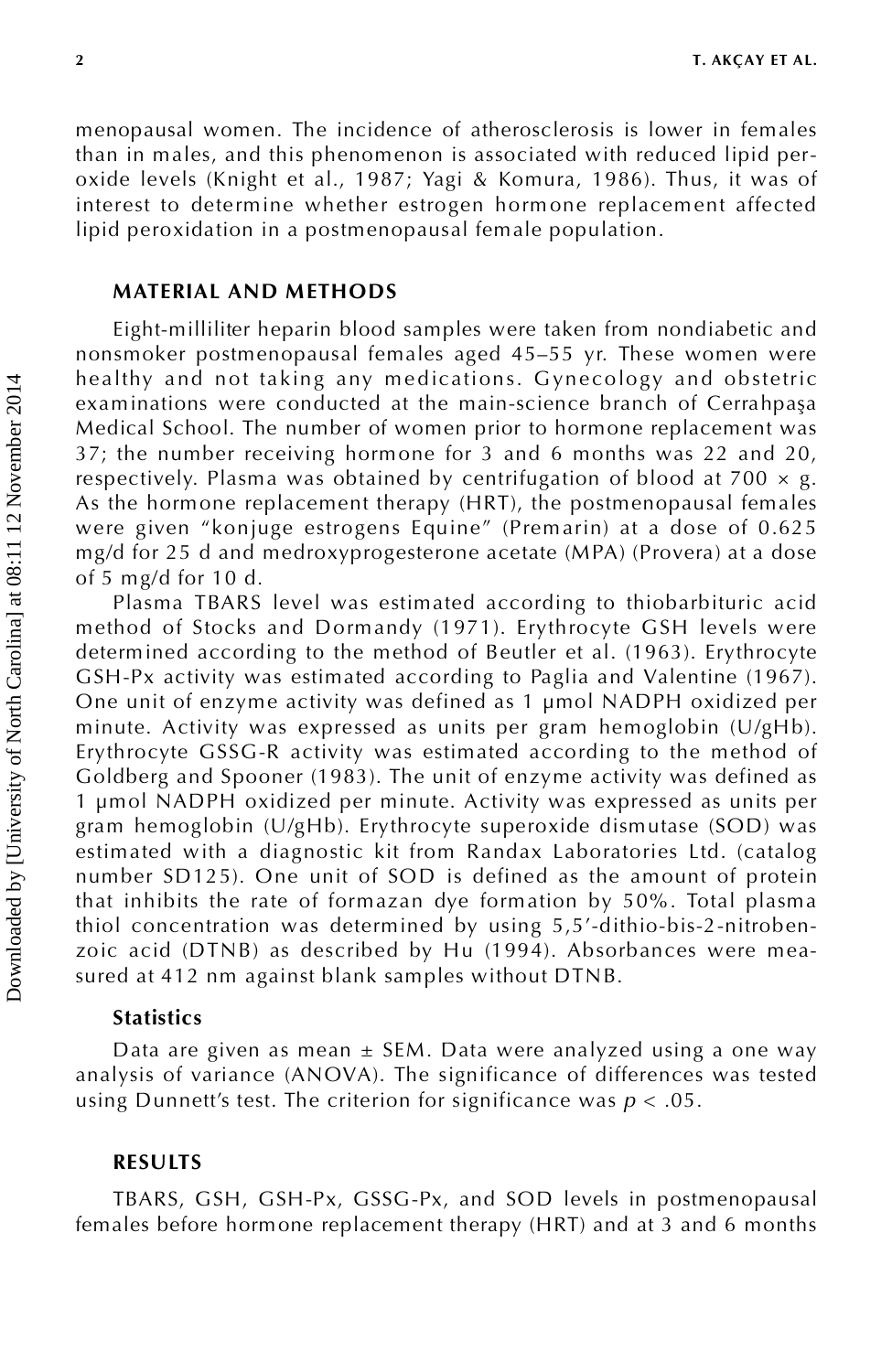thereafter are indicated in Table 1. Although no significant differences were found in the levels of TBARS and total protein thiol after 3 months of treatment, a significant increase occurred after 6 months. After 3 months of HRT the activity of GSH-Px rose significantly while SOD activity fell (Table 1). HRT administration for 6 months significantly elevated the activity of GSH- Px, accompanied by a reduction in total protein thiol levels and activity of SOD and GSSG-R. GSH levels remained unchanged throughout HRT.

### **DISCUSSION**

|                                                                                                                                                        |                                                                      | estrogen and progesterone. The reason for the combination is to prevent<br>the increase of endometrial cancer risk caused by estrogens (Speroff et |                                           |
|--------------------------------------------------------------------------------------------------------------------------------------------------------|----------------------------------------------------------------------|----------------------------------------------------------------------------------------------------------------------------------------------------|-------------------------------------------|
| al., 1989; Guetta & Cannon, 1996) and is the basis for using estrogen and                                                                              |                                                                      |                                                                                                                                                    |                                           |
| progesterone in our therapeutic regimen.                                                                                                               |                                                                      |                                                                                                                                                    |                                           |
|                                                                                                                                                        | The route of administration and type of estrogen are factors in HRT  |                                                                                                                                                    |                                           |
| effectiveness. McManus et al. (1996) showed that transdermal estrogen has                                                                              |                                                                      |                                                                                                                                                    |                                           |
| less effect on the lipid parameters than oral preparations. Taniguchi et al.                                                                           |                                                                      |                                                                                                                                                    |                                           |
| (1994) found that conjugated estrogens produced more potent antioxidant                                                                                |                                                                      |                                                                                                                                                    |                                           |
| effects than parent compound. Subbiah et al. (1993) demonstrated that                                                                                  |                                                                      |                                                                                                                                                    |                                           |
| conjugated equine estrogens were effective antioxidants. Thus, conjugated                                                                              |                                                                      |                                                                                                                                                    |                                           |
| estrogens from equine sources were administered by the oral route.                                                                                     |                                                                      |                                                                                                                                                    |                                           |
|                                                                                                                                                        | Lipid peroxidation, as determined by TBARS levels, was significantly |                                                                                                                                                    |                                           |
| increased after 6 months of HRT. Inal et al. (1977) found that transdermal                                                                             |                                                                      |                                                                                                                                                    |                                           |
|                                                                                                                                                        |                                                                      |                                                                                                                                                    |                                           |
|                                                                                                                                                        |                                                                      |                                                                                                                                                    |                                           |
| application of estradiol and medroxyprogesterone did not markedly alter                                                                                |                                                                      |                                                                                                                                                    |                                           |
| TBARS. However, addition of vitamin E significantly lowered TBARS.                                                                                     |                                                                      |                                                                                                                                                    |                                           |
| Ciavatti et al. (1989) also showed that oral contraceptives elevated total<br>lipid content and lipid peroxidation. Data support our findings that HRT |                                                                      |                                                                                                                                                    |                                           |
| TABLE 1. Oxidation and Antioxidation System Lipid Peroxidation Indicators After Hormone<br>Replacement Therapy                                         |                                                                      | Measurement time                                                                                                                                   |                                           |
|                                                                                                                                                        | Before                                                               | After 3 months                                                                                                                                     | After 6 months                            |
|                                                                                                                                                        | treatment                                                            | of treatment                                                                                                                                       | of treatment                              |
| Parameter <sup>a</sup>                                                                                                                                 | $(n = 38)$                                                           | $(n = 22)$                                                                                                                                         | $(n = 20)$                                |
| TBARS (nmol/ml)                                                                                                                                        | $1.43 \pm 0.45$                                                      | $1.45 \pm 0.33$                                                                                                                                    | $1.70 \pm 0.46^b$                         |
| Total protein thiol $(\mu M)$                                                                                                                          | $393.62 \pm 159.24$                                                  | $365.02 \pm 120.92$                                                                                                                                |                                           |
| GSH (µmol/gHb)                                                                                                                                         | $2.01 \pm 0.49$                                                      | $2.07 \pm 0.32$                                                                                                                                    | $286.49 \pm 65.65^{b}$<br>$2.01 \pm 0.39$ |
| $GPx$ (U/gHb)                                                                                                                                          | $56.65 \pm 18.7$                                                     | $74.40 \pm 14.86^b$                                                                                                                                | $84.50 \pm 11.97^b$                       |
| GSSG-Px (U/gHb)<br>SOD (U/gHb)                                                                                                                         | $10.41 \pm 2.42$<br>$1453 \pm 834$                                   | $9.29 \pm 1.97$<br>$773 \pm 196^b$                                                                                                                 | $8.99 \pm 1.81^b$<br>$713 \pm 272^b$      |

**TABLE 1.** Oxidation and Antioxidation System Lipid Peroxidation Indicators After Hormone Replacement Therapy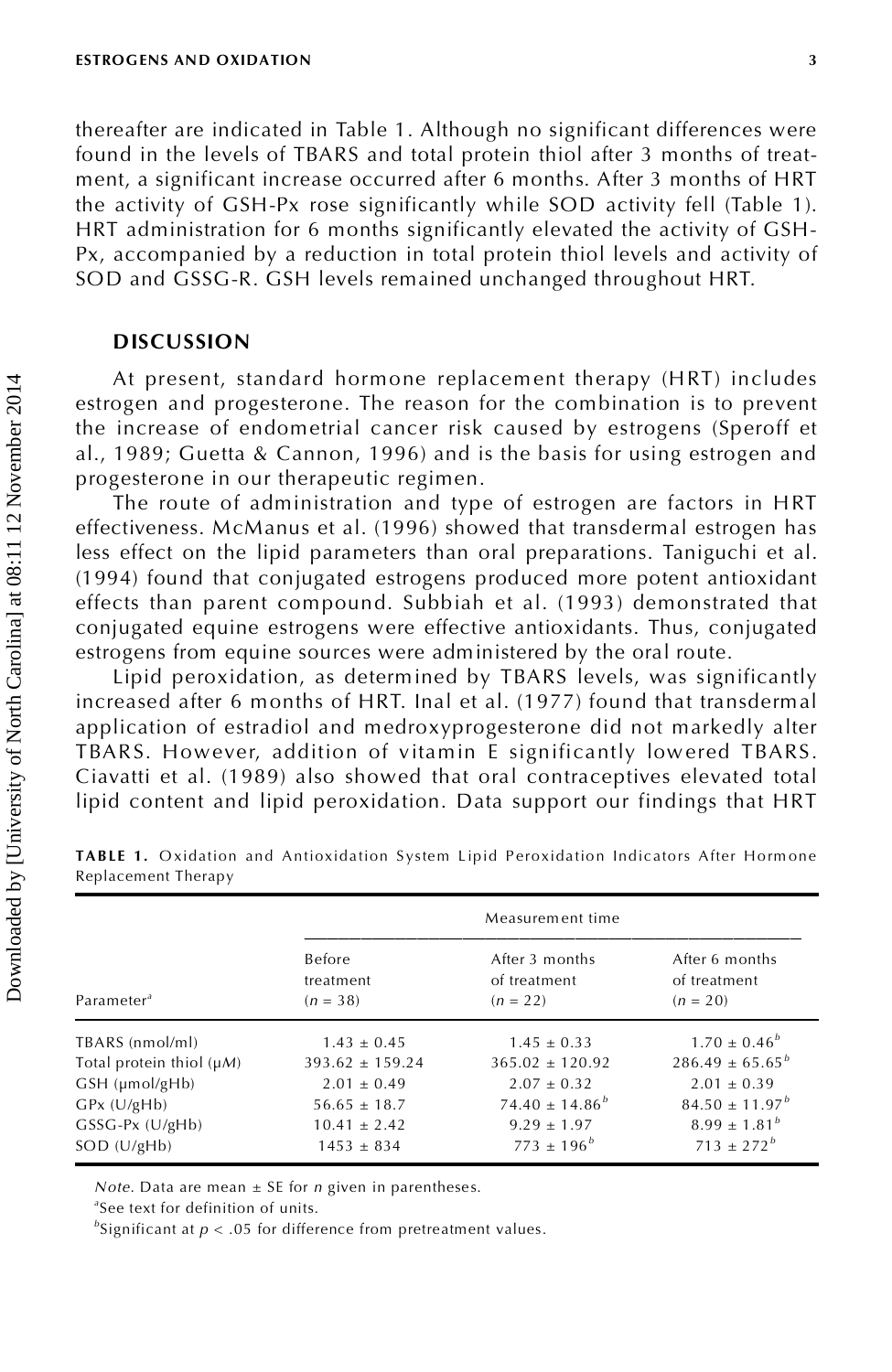elevated TBARS formation. In contrast, Tranquilli et al. (1995) showed that transdermal HRT decreased free radical production in platelets of postmenopausal women. However, the current study and McManus et al. (1996) using oral treatment failed to confirm an antioxidant action for HRT. The fact that estrogens were effective in vitro could be due to the small size of LDL particles (Wagner et al., 1992; Manning et al., 1996), which is known to enhance susceptibility to oxidants (Tribble et al., 1992).

Tamoxifen, which is widely used in the treatment of breast cancer, ex erts antiestrogenic effects. Jordan (1993) reported that the antitumorigenic effects of tamoxifen were associated with drug binding to estrogenic receptors, thereby preventing estrogens from producing effects. Wiseman et al. (1990) demonstrated that tamoxifen inhibited lipid peroxidation. Further, Thangaraj et al. (1974) found that in postmenopausal women treated for breast cancer with tamoxifen a significant fall in TBARS was noted. Clearly, HRT is associated with elevated lipid peroxidation as evidenced by a rise in TBARS levels and fall in thiols, SOD, and GSSG-R. An antiestrogenic agent thus acts as an antioxidant.

Laloraya et al. (1996) found that estrogens lowered SOD activity, a finding supported in this study. The elevation in GSH-Px seen after HRT sug gests an increased usage of GSH (Guemouril et al., 1991); however, GSH levels were similar to pretreatment levels. It should be noted though that total protein thiols were significantly reduced. Data suggest that in post menopausal women receiving HRT, there is increased lipid peroxidation.

#### **REFERENCES**

- Beutler, E., Duran, O., and Duarte, M. B. K. 1963. Improved method for the determination of blood glutathione. *J. Lab. Clin. Med.* 51:822–888.
- Burkman, R. T. 1988. Lipid and lipoprotein changes in relation to oral contraception and hormonal replacement therapy. *Fertil. Steril.* 49:398–508.
- Ciavatti, M., Blache, D., and Renaud, S. 1989. Hormonal contraceptive increases plasma lipid per oxides in female rats. *Atherosclerosis* 9:84–89.
- Dreher, D., and Junod, A. F. 1996. Role of oxygen free radicals in cancer development. *Eur. J. Cancer* 32A:30–38.
- Goldberg, D. M., and Spooner, R. J. 1983. In *Methods of enzymatic analysis,* ed. H. V. Bergmeyer, 3rd ed., vol. 3, pp. 258–265. Deerfield Beach, FL: Verlag Chemie.
- Goldstein, J. L., Schrott, H. G., Hazzard, W. R., Bierman, E. L., and Motulsky, A. G. 1973. Hyperlipidemia in coronary heart disease. II. Genetic analysis of lipid levels in 176 families and delineation of a new inherited disorder, combined hyperlipidemia. *J. Clin. Invest.* 52:1544–1568.
- Guemouril, L., Artur, Y., Herbeth, B., Jeandel, C., Cuny, G., and Siest, G. 1991. Biological variability of superoxide dismutase, glutathione peroxidase and catalase in blood. *Clin. Chem.* 37/11: 1932–1937.
- Guetta, V., and Cannon, O. R. 1996. Cardiovascular effects of oestrogen and lipid-lowering therapies in postmenopausal women. *Circulation* 93:1928– 1937.
- Halliwell, B., Gutteridge, J. M. C., and Cross, C. E. 1992. Free radicals. Antioxidants and human dis ease: Where are we now? *J. Lab. Clin. Med.* 119:598–620.
- Hu, M. L. 1994. Measurement of protein thiol groups and glutathione in plasma. *Methods Enzymol.* 233:381–385.
- Inal, M., Sunal, E., Kanbak, G., and Zeytinoğlu, S. 1977. Effects of postmenopausal hormone re-